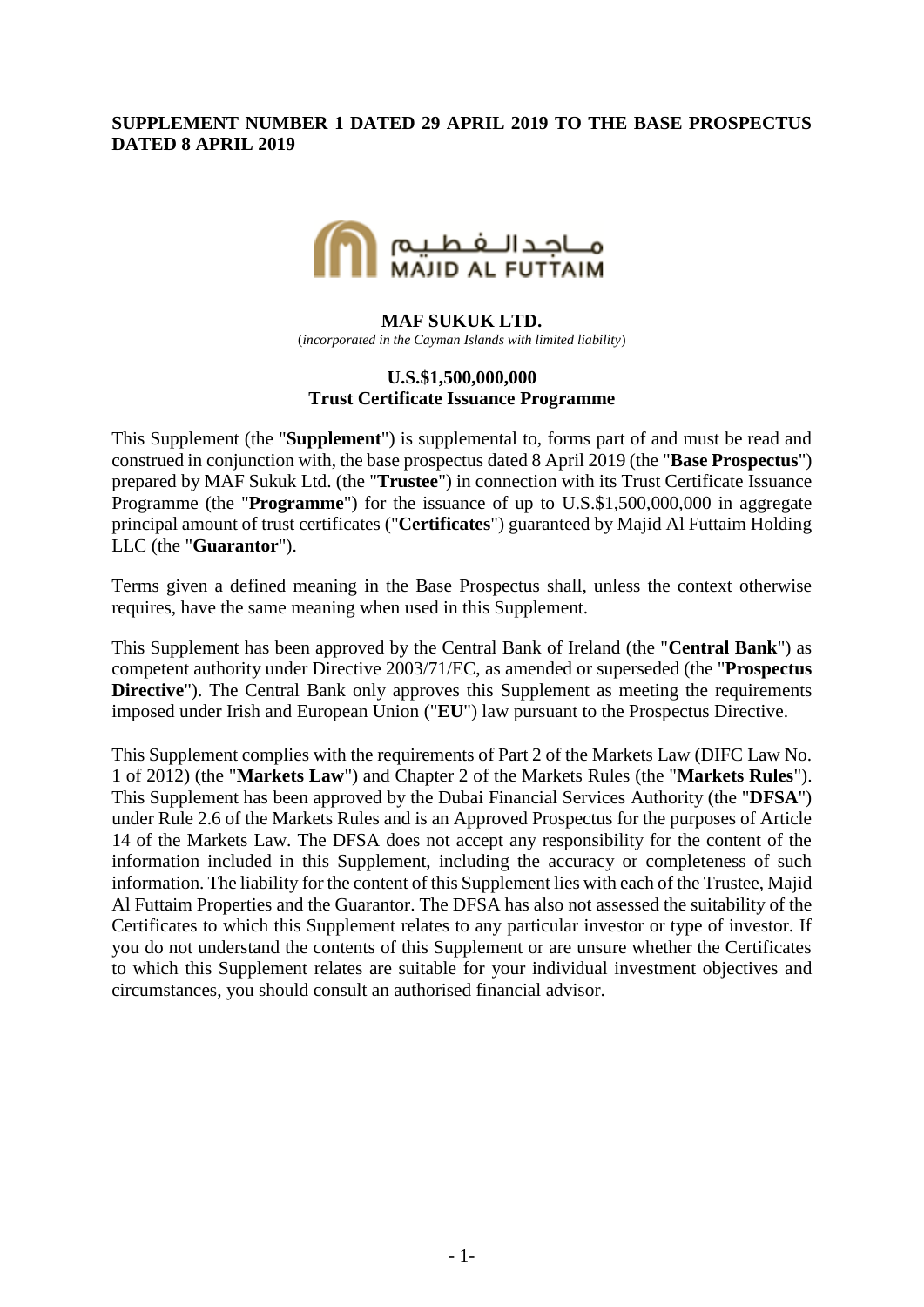### **IMPORTANT NOTICES**

Each of the Trustee, Majid Al Futtaim Properties and the Guarantor accepts responsibility for the information contained in this Supplement. To the best of the knowledge of each of the Trustee, Majid Al Futtaim Properties and the Guarantor (each having taken all reasonable care to ensure that such is the case) the information contained in this Supplement is in accordance with the facts and does not omit anything likely to affect the import of such information.

None of the Arrangers, the Dealers, the Delegate or the Agents have independently verified the information contained in this Supplement. Accordingly, no representation, warranty or undertaking, express or implied, is made and no responsibility or liability is accepted by the Arrangers, the Dealers, the Delegate or the Agents: (i) as to the accuracy, adequacy, reasonableness or completeness of the information contained in this Supplement or of any other information provided by the Trustee, Majid Al Futtaim Properties or the Guarantor in connection with the Programme; or (ii) for any acts or omissions of the Trustee, Majid Al Futtaim Properties, the Guarantor or any other person in connection with this Supplement or the Programme.

To the extent that there is any inconsistency between: (a) any statement in this Supplement or any statement incorporated by reference into the Base Prospectus by this Supplement; and (b) any other statement in, or incorporated by reference into, the Base Prospectus, the statements in (a) above will prevail.

Save as disclosed in this Supplement, no significant new fact, material mistake or inaccuracy relating to the information included in the Base Prospectus which is capable of affecting the assessment of the Certificates issued under the Programme has arisen or been noted, as the case may be, since publication of the Base Prospectus.

This Supplement does not constitute an offer of, or an invitation by or on behalf of the Trustee, Majid Al Futtaim Properties, the Guarantor or the Dealers to subscribe for, or purchase, any Certificates.

Copies of this Supplement, the Base Prospectus and the documents incorporated by reference in either: (i) will be available in electronic form on the websites of the Irish Stock Exchange plc trading as Euronext Dublin (www.ise.ie) and Nasdaq Dubai (www.nasdaqdubai.com); and (ii) can be obtained on written request and without charge from the registered office of the Trustee and from the registered office of the Principal Paying Agent as described in the Base Prospectus.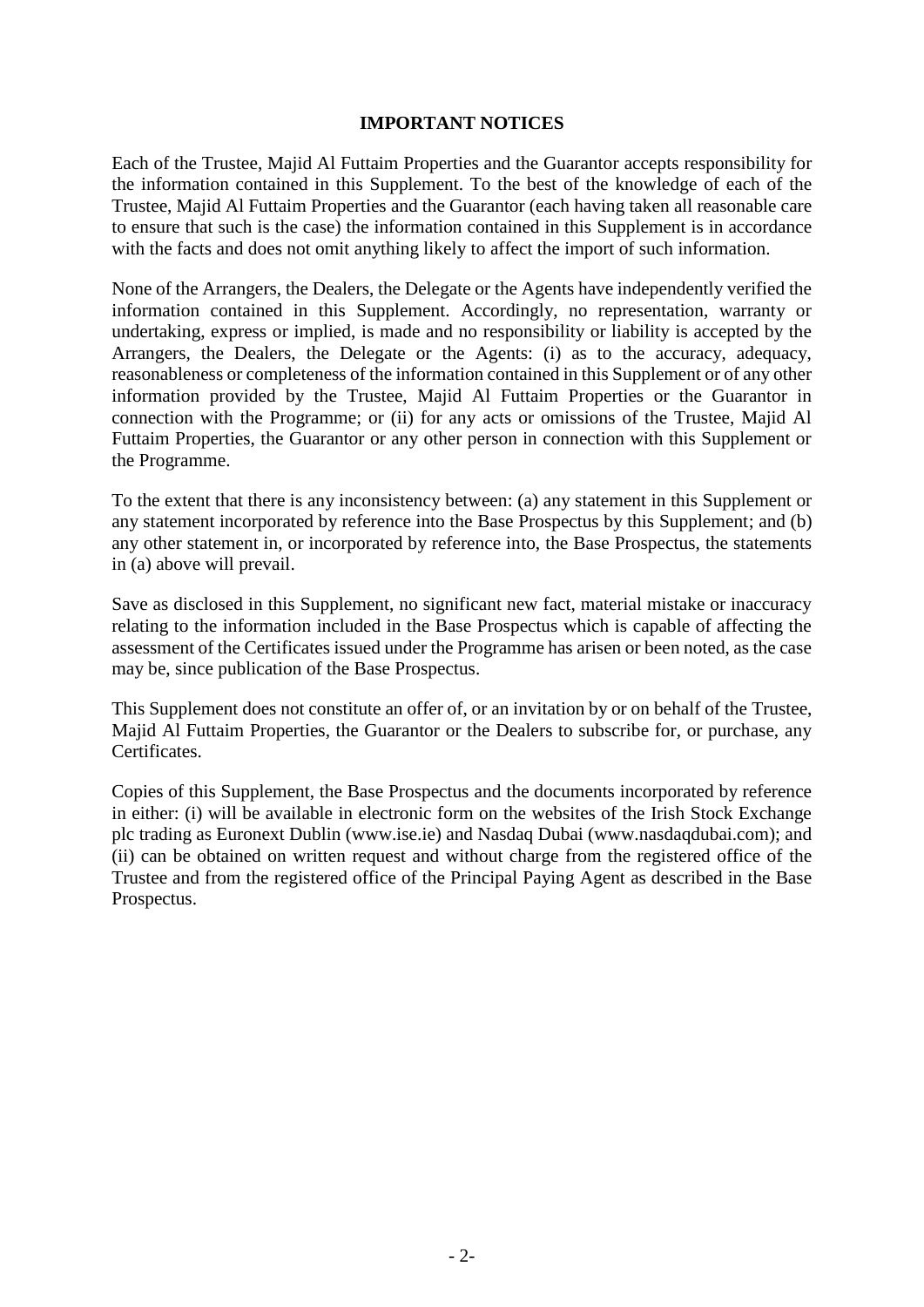## **AMENDMENTS OR ADDITIONS TO THE BASE PROSPECTUS**

With effect from the date of this Supplement the information appearing in, or incorporated by reference into, the Base Prospectus shall be amended and/or supplemented in the manner described below.

## **DESCRIPTION OF THE GROUP**

*The section headed "Description of the Group" starting on page 116 of the Base Prospectus shall be supplemented by the addition of the following information at page 121.*

#### **Green Finance Framework**

From time to time and pursuant to the Programme, the Trustee intends to issue securities ("**green certificates**") whose net proceeds would be used to fund or refinance, in whole or in part, a portfolio of eligible projects ("**Eligible Projects**") within eligible categories ("**Eligible Categories**") as set out in the Group's green finance framework (the "**Green Finance Framework**"). On an annual basis, the Group will publish an allocation report and an impact report in respect of its green Eligible Projects portfolio. For the avoidance of doubt, finance provided to any business or project that is not eligible under the criteria set out in the Green Finance Framework will not be considered as the use of proceeds of a green certificate issued under this framework.

The Group has broadly defined the Eligible Categories in accordance with the "Green Bond Principles" promulgated by the International Capital Market Association. Eligible Categories include:

- renewable energy;
- energy efficiency;
- sustainable water management; and
- green buildings.

Up to 100 per cent. of the proceeds of any green certificates issue may be applied to refinance existing Eligible Projects within the Eligible Categories listed above. Where any portion of the proceeds of a green certificate issue has not been applied to finance Eligible Projects within Eligible Categories, proceeds may be deployed according to the Group's funding requirements. The proceeds of any green certificate issue may be applied globally without geographical restriction.

The Group intends to publish the Green Finance Framework on its website. Further, the Group has appointed Sustainalytics to provide an external review of the Group's Green Finance Framework, which will also be published on the Group's website at the following address: [https://majidalfuttaim.com/en/investor-relations/bond-and-credit-rating.](https://majidalfuttaim.com/en/investor-relations/bond-and-credit-rating)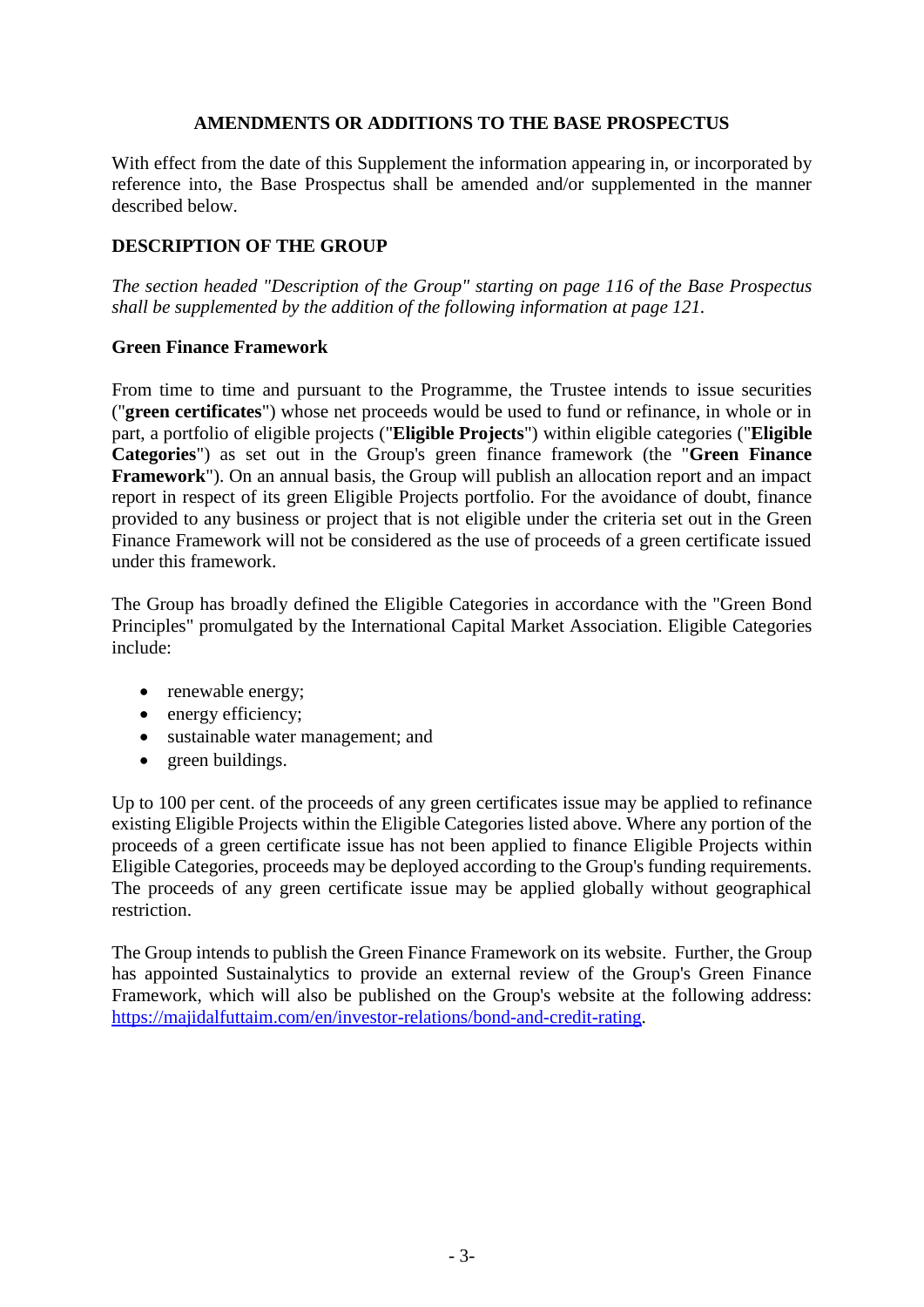# **RISKS RELATING TO THE CERTIFICATES**

*The risk factor headed "Risks Relating to the Certificates" starting on page 32 of the Base Prospectus shall be supplemented by the addition of the following information at page 33.*

## *The use of proceeds of the Certificates may not meet investor expectations or requirements, including the expectations and requirements of environmentally focused investors*

The use of proceeds of the Certificates subsequently received by Majid Al Futtaim Properties may not meet investor expectations or requirements. Majid Al Futtaim Properties will exercise its judgement and sole discretion in determining the businesses and projects that will be financed by the proceeds of the Certificates. If the use of the proceeds of the Certificates is a factor in an investor's decision to invest in the Certificates, they should consider the disclosure in "*Use of Proceeds*" in the applicable Final Terms prepared for each relevant Series of Certificates, including any green certificates, and consult with their legal or other advisers before making an investment in the Certificates. There can be no assurance that any of the businesses and projects funded with the proceeds from the Certificates will meet the Majid Al Futtaim Green Finance Framework or an investor's expectations or requirements. Furthermore, there is no contractual obligation to investors to allocate the proceeds of the Certificates to finance eligible businesses and projects or to provide annual progress reports as described in "*Use of Proceeds*" in the applicable Final Terms. Majid Al Futtaim Properties' failure to so allocate or report the failure of any of the businesses and projects funded with the proceeds from the Certificates to meet the Green Finance Framework will not constitute a Dissolution Event (as defined in the Terms and Conditions) with respect to the Certificates and may affect the value and/or the trading price of the Certificates and/or have adverse consequences for certain investors with portfolio mandates to invest in green assets.

Furthermore, it should be noted that there is currently no clearly-defined definition (legal, regulatory or otherwise) of, nor market consensus as to what constitutes, a "green" or "sustainable" or an equivalently-labelled project or as to what precise attributes are required for a particular project to be defined as "green" or "sustainable" or such other equivalent label nor can any assurance be given that such a clear definition or consensus will develop over time. Accordingly, no assurance is or can be given to investors (whether by the Trustee, the Arrangers, the Dealers, the Delegate, the Agents or any other person) that any projects or uses the subject of, or related to, any of the businesses and projects funded with the proceeds from the Certificates will meet any or all investor expectations regarding such "green", "sustainable" or other equivalently-labelled performance objectives or that any adverse environmental, social and/or other impacts will not occur during the implementation of any projects or uses the subject of, or related to, any of the businesses and projects funded with the proceeds from the Certificates.

No assurance or representation is given as to the suitability or reliability for any purpose whatsoever of any opinion or certification of any third party (whether or not solicited by Majid Al Futtaim Properties) which may be made available in connection with the issue of the Certificates and in particular with any of the businesses and projects funded with the proceeds from the Certificates to fulfil any environmental, sustainability, social and/or other criteria. For the avoidance of doubt, any such opinion or certification is not, nor shall be deemed to be, incorporated in and/or form part of this Base Prospectus. Any such opinion or certification is not, nor should be deemed to be, a recommendation by the Trustee, the Arrangers, the Dealers, the Delegate, the Agents or any other person to buy, sell or hold the Certificates. Any such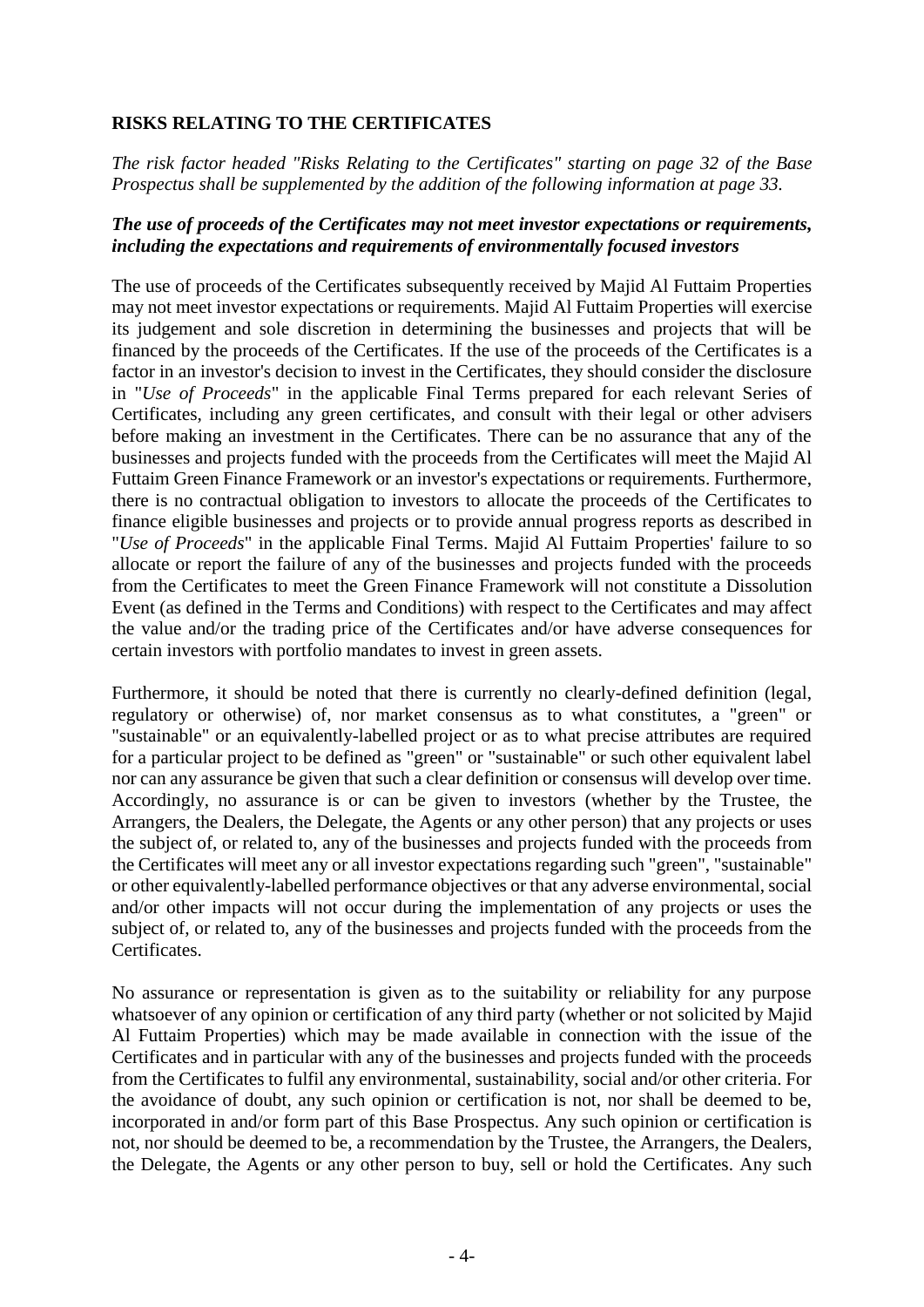opinion or certification is only current as at the date that opinion was initially issued. Prospective investors must determine for themselves the relevance of any such opinion or certification and/or the information contained therein and/or the provider of such opinion or certification for the purpose of any investment in the Certificates. The providers of such opinions and certifications are not currently subject to any specific regulatory or other regime or oversight.

If the Certificates are at any time listed or admitted to trading on any dedicated "green", "environmental", "sustainable" or other equivalently-labelled segment of any stock exchange or securities market (whether or not regulated), no representation or assurance is given by the Trustee, the Arrangers, the Dealers, the Delegate, the Agents or any other person that such listing or admission satisfies, whether in whole or in part, any present or future investor expectations or requirements as regards any investment criteria or guidelines with which such investor or its investments are required to comply, whether by any present or future applicable law or regulations or by its own bylaws or other governing rules or investment portfolio mandates, in particular with regard to any direct or indirect environmental, sustainability or social impact of any projects or uses, the subject of or related to, any of the businesses and projects funded with the proceeds from the Certificates. Furthermore, it should be noted that the criteria for any such listings or admission to trading may vary from one stock exchange or securities market to another. Nor is any representation or assurance given or made by the Trustee, the Arrangers, the Dealers, the Delegate, the Agents or any other person that any such listing or admission to trading will be obtained in respect of the Certificates or, if obtained, that any such listing or admission to trading will be maintained during the life of the Certificates.

# **STRENGTHS**

*The subsection "Prudent financial management and track record" under the section headed "Strengths" starting on page 120 of the Base Prospectus shall be replaced with the following at page 120.*

**Prudent financial management and track record:** The Group believes that it has implemented strong risk management policies, particularly as regards managing its liquidity and credit risks (see "*Group Financial Review – Financial Risk Management*"). The Group has experienced steady revenue and EBITDA growth. The Group's revenue grew by 7 per cent. in 2018, 8 per cent. in 2017 and 9 per cent. in 2016 whilst its EBITDA grew by 9 per cent. in 2018, 1 per cent. in 2017 and 10 per cent. in 2016. In addition, the Group follows a conservative investment capital expenditure policy, typically entering new markets with lower cost hypermarket developments before committing to capital intensive shopping mall developments, adhering to a defined and rigorous process for making investment decisions, seeking to pre-fund its capital expenditure, entering into joint ventures where appropriate and by retaining the flexibility to scale back its developments in adverse market conditions.